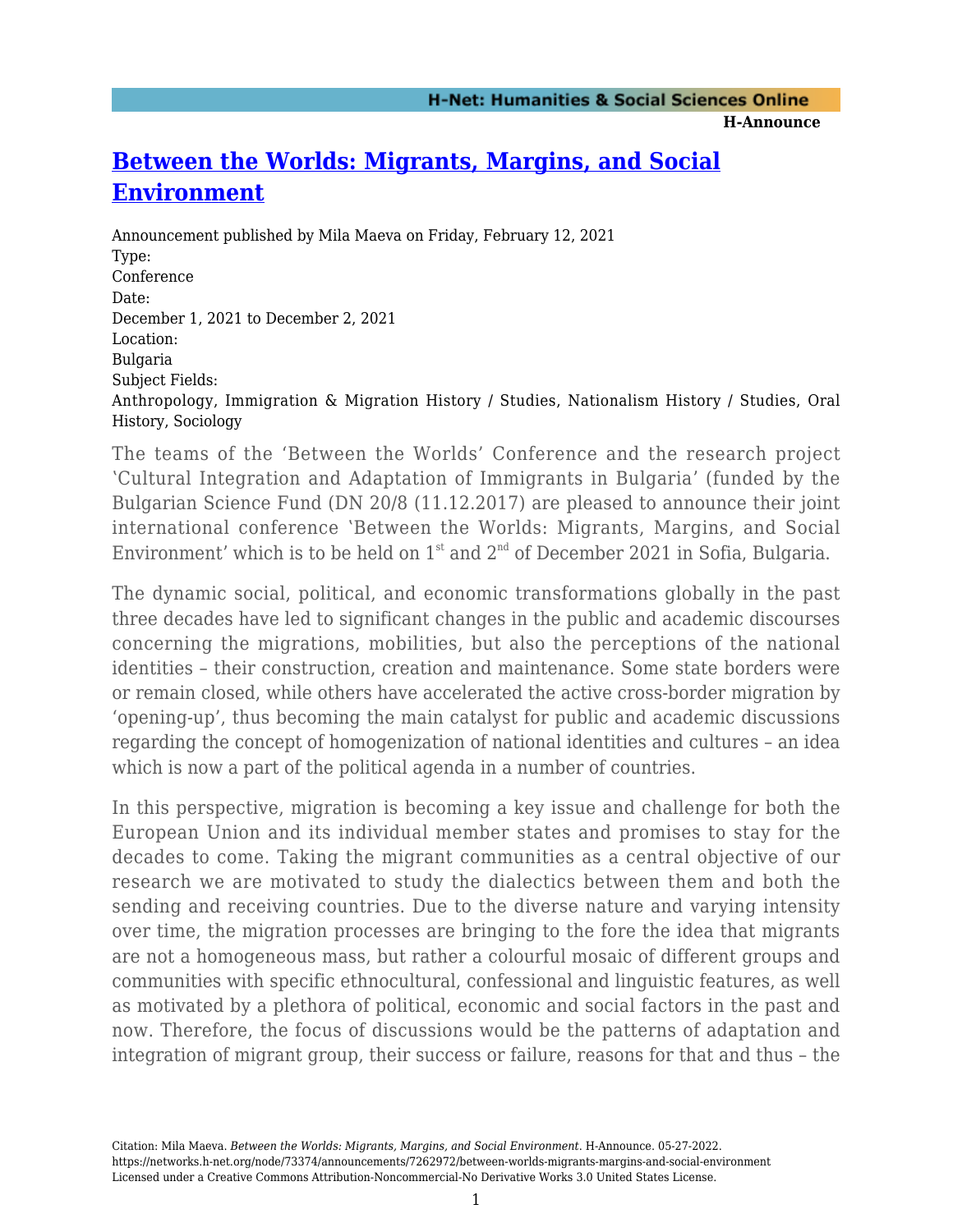## **H-Net: Humanities & Social Sciences Online H-Announce**

migrant milieu – at the social margins or in the core of their new societies. We are interested in how these processes impact the migrant group's cultural specifics, their lifestyle, day-to-day life, but also how these accelerated movements from and to countries affect the social perceptions, stereotypization of migrants and attitudes towards them.

To ensure a fruitful and rich academic debate on the topic we are inviting scholars and researchers from all fields of the Humanities to take part in the conference with their work on topics concerning, but not limited to:

- Student migrations, training and specialization mobility;
- Labour migration;
- Lifestyle and marital migration;
- Refugee movements;

Working language of the conference is **English.**

All interested authors should send an abstract (between 200 – 250 words) along with a proposed title, five keywords, the author's full name, e-mail, institutional and disciplinary affiliation and a short biography should be sent by **February 28, 2021,** to the following email: [bgmigrations@gmail.com.](https:///C:/Users/P.Hristov/AppData/Local/Temp/bgmigrations@gmail.com)

Participants will be informed about the outcome of the Organizing Committee selection process no later than **March 15, 2021.**

Following the pattern established during our previous conference of the 'Between the Worlds' Series initiative, selected authors will be invited to submit their manuscripts before **August 31, 2021,** for publication. After double-blind peerreviewing, these will be published in an open-access e-collection at the web-site of the conference:<https://conferenceworlds.wordpress.com/publications/>

Please note that while there is **no participation fee**, the Organizing Committee does not cover travel and accommodation. **Selected participants are expected to cover their own expenses.** We advise future participants to search for potential financial support from their respective institutions, academic exchange programs, etc.

Due to the Covid-19 pandemic travel restrictions and health concerns the conference will be held in a **hybrid form** (with possibilities of online and offline participation). Should the circumstances change all the presenters will be notified.